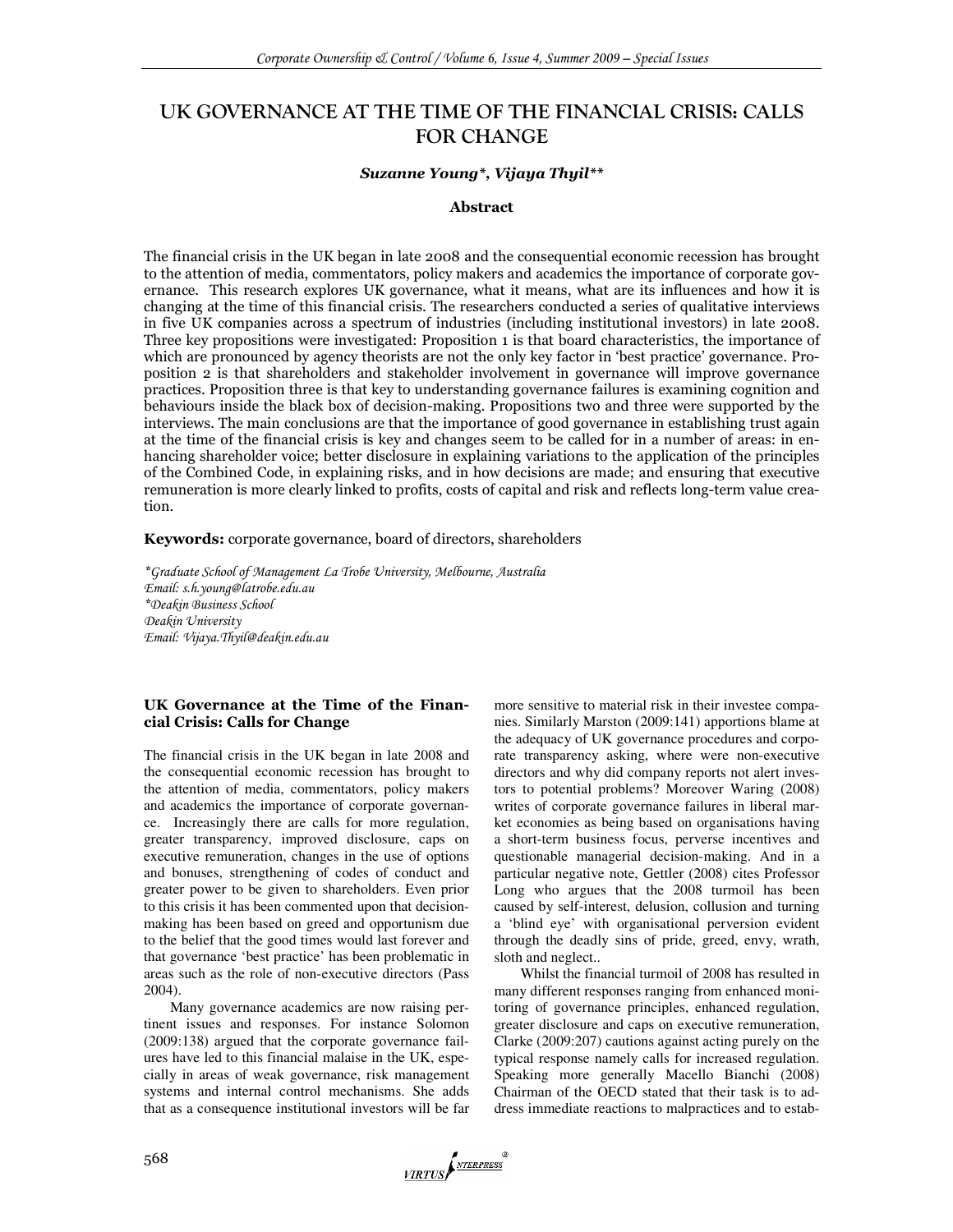lish a long-term road map for effective implementation and monitoring of governance principles and in this way "play an important role in fostering a sound business culture and rebuilding confidence discredited by bad corporate governance practices in individual companies".

This points to the importance of this research at this time and its aims generally centred on understanding what governance is and means to various actors in the UK governance systems; what the influences on governance are; and what can be regarded as best practice components of UK corporate governance, as well as shortcomings. The paper's contribution is to explore and understand in-depth the opinions of key players in UK governance such as trade bodies, institutional investors and corporate governance experts at this time to highlight their beliefs about the impact of governance on the financial crisis and also to understand how governance could be improved to allay the possibility of this occurring again. The paper is structured to first explore the background of governance and the current research foci and proposes three propositions. The next section presents the methodology, before the interview data is presented in a discursive format. The conclusion then sums up the findings in regard to the three propositions.

# Importance and Background

Originating from Berle and Means' (1932) thesis, governance research has generally been focused on the use of agency approaches within the finance paradigm (Jensen and Meckling 1976; Fama and Jensen 1983). But many comment on the limitations of such an approach (Lawson 2009) with for instance Handley-Schachler, Juleff and Paton (2000:628) arguing even at the beginning of the  $21<sup>st</sup>$  century, "recent corporate collapses and malpractices within the [financial] sector suggest that, despite UK financial markets being welldeveloped and relatively sophisticated, there have been sufficient weaknesses to enable episodes of financial company malfeasance". Questions about the type of research and its area of focus have continued within the current context (van Ees Gabrielsson and Huse 2009; Brennan and Solomon 2008). For instance the current 2009 edition of *Corporate Governance* has seven articles focusing in Asian governance all using quantitative research five of which use agency theory as their theoretical foundation. In a similar vein Guest (2009) in his evaluation of UK board size found a relationship between large size and poor corporate performance with the number of outside directors having a significant negative and robust impact, especially for larger firms. However this reliance on agency theory (Eisenhardt 1989) and its propositions around internal structures, the use of options to align interests, and market controls have all been found wanting in the current financial crisis. The role of the regulator has also been questioned as the reliance on rules as evident in the US system have not provided a constraint on unethical and risk taking activity. Blankenburg and Palma

(2009:536) argue that there is agreement that in the current environment, the severity of the financial crisis is such that short of a radical system change, only a fundamental reorganisation of capitalism can restore medium to long term stability and sustainability of the economic world order. And in questioning why this seems so daunting points to the inherent political resistance to change embedded in the system (p. 537), in the role of powerful actors or 'money manager elites' in the neo-liberal system. And they conclude in asking: Who will be the historical subject of the changes, reforms and wide-ranging reorganisation of capitalism required to make these work in the longer term interest of a more productive and more egalitarian world order? This points to the importance of opportunism and power in understanding why governance failures occur. Here the role of managers' and directors' self-interest in their decision-making has been highlighted by many researchers as important in exploring why these actions have occurred. Pass (2004:61) questions the ability of non-executive board members to curb "excessive "fat cat" pay outs to executive directors in the US and UK and to detect audit fraud. Waring (2009) in his discussion of excessive executive remuneration and interlocking directorates argues that these are displays of managerial power. Whilst Zhang, Voordeckers, Gabrielsson and Huse (2009) and Adams & Ferreira (2007) contend that it is understanding the board's information generation and sharing capacity that is important to exploring decision-making in the board context. Governance research, they contend, should move beyond simplistically looking at static factors such as board characteristics, the ratio of inside/outside directors, and board tasks.

Hence proposition 1 is that board characteristics the importance of which are pronounced by agency theorists are not the only key factor in 'best practice' governance. Others are pointing to the role of shareholders and stakeholders as important drivers of change. For instance Marston (2009) presents findings that show how low confidence in accounting credibility has damaged investor confidence and points to the importance of this in the current crisis arguing that as investor activism increases there is a need for improved investor relations. Young (2009) argues that research exploring the needs and priorities of investors alongside exploring institutional shareholder power and shareholder voice will improve our understanding of the governance environment. Roberts, Sanderson, Barker and Hendry (2005) point to the disciplinary effect of meetings between governance experts such as fund managers, company executives finance directors, investor relations managers and directors. Hence proposition 2 is that shareholders and stakeholder involvement in governance will improve governance practices.

The environment of the last decade has displayed evidence that at board level, questioning of decisions that focus on short-term decisions, greedy capitalism and over-exuberant remuneration has neither been accepted nor encouraged. Many point to the importance of a change of approach which examines cognition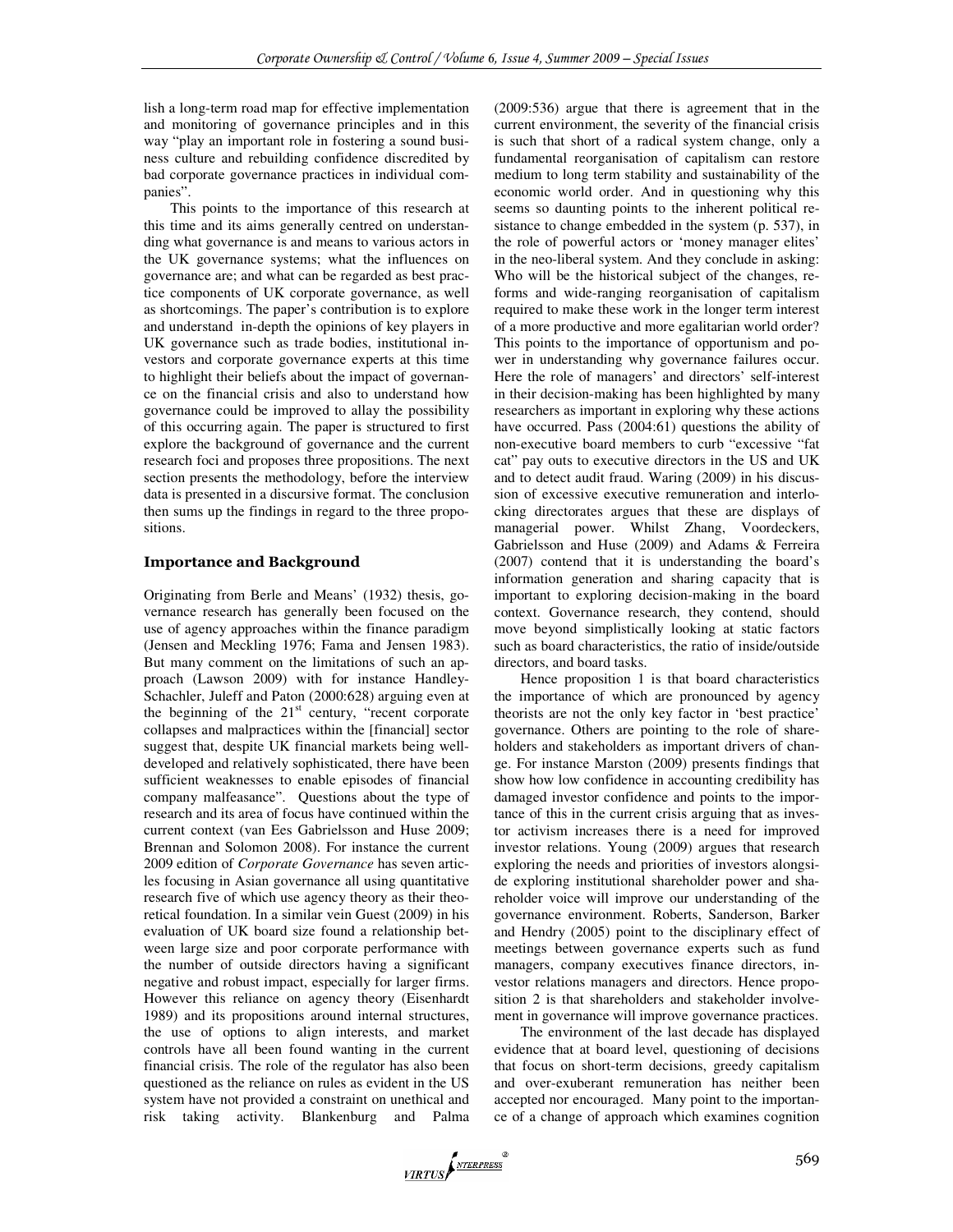and decision making to illuminate our understanding of what happens inside the board room (or black box) (van Ees, Gabrielsson and Huse, 2009; Huse 2007; Sundaramurthy and Lewis 2003). In support, Young and Thyil (2008, p.102) have elaborated in calling for a holistic multi-disciplinary perspective of governance and argued for research that is descriptive and provides an explanation of why actions occur and decisions are made. Moreover Gillan (2006:396) argues for more empirical research that focuses on board responses to changes in the environment. Whilst Brennan and Solomon (2008:890, 893) argue there is a growing interest in moving away from the traditional shareholderorientated approach to a more stakeholder-based approach, with consideration of broader theoretical frameworks and methodologies using more interpretive approaches such as observer, interviews and case studies. Lawson (2009) argues that when addressing an open social system it is futile to cling on to mathematical-deductive methods and argues for approaches that enhance understanding of underlying structures and mechanisms and real world possibilities.

Hence proposition three is that key to understanding governance failures is examining cognition and behaviours inside the black box of decision-making.

The aim of this research is not to test these propositions by examining board behaviour but to understand whether these propositions put forward by academics are supported by key actors within the governance and financial sector in the UK at the time of the financial crisis in 2008.

# **METHODOLOGY**

In taking up these challenges to explore governance, what it means, what are its influences and how it is changing at this time of the financial crisis, this paper will report on one part of a larger research project which investigated through exploratory questioning, governance practices in Australia, UK and India. For this part the researchers conducted a series of qualitative interviews in five UK companies across a spectrum of industries (including institutional investors) in late 2008. Interviews were held with senior key executives aimed at gauging their perceptions of governance practices and its antecedents and drivers.

The sample for this study consists of five interviews in five UK corporations in public and private enterprises, trade bodies and institutional investors, operating in the mining, insurance, accounting and superannuation industries. The choice of the companies was based on convenience sampling. Senior key executives in these organizations were interviewed using a semi-structured interview schedule. Interviewees were first phoned to explain the research, and a plain language statement and consent form, as approved by the Ethics Committee, were forwarded to them. Each interview lasted for approximately one and a half hours and was audio-taped. The transcriptions were sent to the interviewees for verification of accuracy. Table 1 presents the sample used.

#### **[Insert Table 1 here]**

Content analysis as used to identify, code and categorize its primary patterns. The data was coded according to the major themes; namely, perception of the UK corporate governance system; change and evolution of UK corporate governance; the nature and extent of the influence of the international environment on the UK corporate governance system; and the effectiveness and shortcomings of UK corporate governance structures. Secondary coding was then conducted on the basis of the three propositions: board characteristics, shareholder and stakeholder involvement, and decision-making.

# UK GOVERNANCE

In exploring the importance of good governance it was highlighted by the respondents that recently governance has raised its profile with investors and business due to the current financial situation. Although it was noted that despite the UK Combined Code which clearly sets out key principles of good governance, there are still different perceptions amongst investors and businesses about what constitutes good governance (Interview 5). "People have started to wonder about whether the system that we have, the capital markets that we have and the way they work, really is the most efficient way of delivering long term value …[but] … incompetence is not a crime. Fraud is and if people are being fraudulent then obviously they should face appropriate sanctions" (Interview 2).

But despite failures, the importance of good governance structures have been spoken of by all interviewees and particularly in showing integrity: in that companies are operating correctly; that fraud will be detected; that decision making is transparent; and that decisions are made with the best intentions taking all relevant factors into account. "With a good governance structure, at least you can demonstrate to those who are not part of the business or investor community that there's some integrity to the way you go about your activities, which to the outsider, may not always be very obvious" (Interview 5).

# Best practice governance

Respondents were questioned about what UK governance practices would be regarded as 'best practice'. Firstly, all spoke of the separation of CEO/Chair as being a key component of this. This was linked by one investor respondent to the need for a strong chairman:

Two different people that we can have dialogue with and dialogue frankly about two different things because with the CEO, the conversation is very much on the delivery and the performance and the newer term strategy; the discussions with the chairman are much more on governance and pay and building the company…building the company's resilience into the future. So that separation of powers and also the scope for the direct dialogue with shareholders works well (Interview 3).

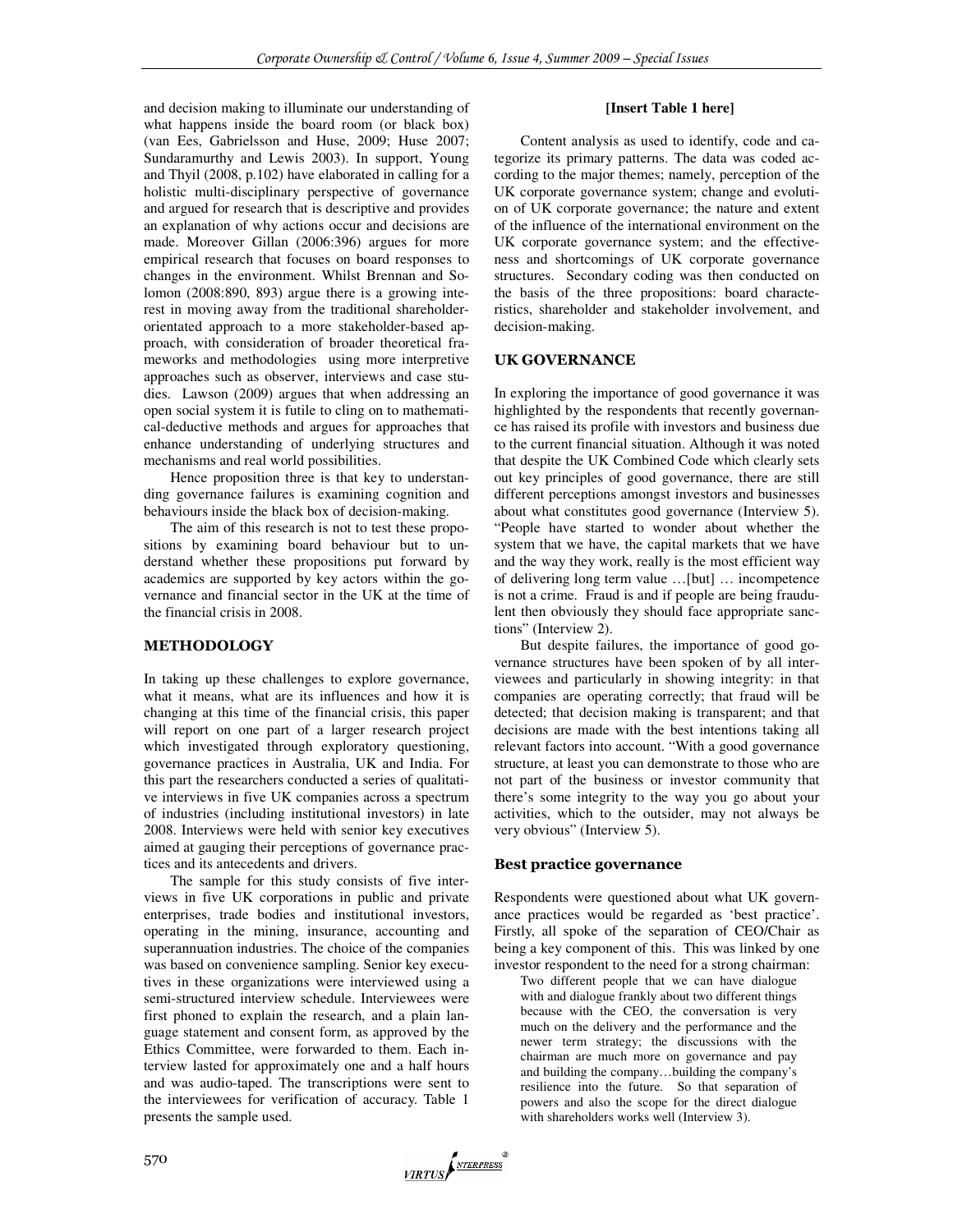Secondly, Interviewees' 4 and 5 highlighted the board committee structures whilst Interviewees 2 and 3 linked this to the independence of board members, although qualifying this in arguing that 3 to 4 executive directors on the board drives better succession planning, better discussion and better contact between executive and non-executive directors, in that dialogue is not channelled through one executive director. Thirdly, the inclusion of the "extensive" remuneration policy provides an improved focus for shareholders and boards even though the vote by shareholders is only advisory. And fourthly, the board evaluation process was spoken of favourably (Interview 2 and 5). "I think encouraging boards to go through a formal annual evaluation of their strengths, their weaknesses individually, as a board collectively, is hugely important…albeit it can be uncomfortable and difficult to do well" (Interview 5). Moreover Interviewee 2 stated: "Working out if its done well is very difficult." In this vein, Interviewee 5 added that it would be good if the results of the evaluation were disclosed not just that it had been completed.

Fifthly, delegation from board to management level was regarded as key as clear delegation allows the board to focus on monitoring and succession at the executive level. "The chief executive actually has to come back, clearly explain the decisions and also do a review throughout the year of how the executives go about making capital decisions, how they monitor the outcome of that" (Interview 1).

Sixth a number spoke of the need for the board to focus on value creation with Interviewee 2 stating that "corporate governance exists to promote entrepreneurial behaviour and wealth creation".

A seventh component that was spoken of by a number of respondents is the involvement of shareholders in real dialogue - as being both a key component of good governance and something that works well in the UK compared to other governance systems.

In the UK with a very concentrated shareholder list round the big insurance companies and pension funds, you can do that. Once you get into a US environment, you don't have the same concentration of investment. And secondly in the US there is a tradition of litigation between shareholders and companies, which means that you don't get the same willingness to have a dialogue … [although in the UK] it's not something which comes very naturally for people. It happens to work here quite well because we spent 20 years trying to get it to work (Interview 5).

# Changes emanating from the financial crisis

But even though all respondents spoke glowingly of the UK system as an example of best practice governance, it was clear that the current environment was exerting pressure for change in a number of key areas; although there was not a large appetite for wholesale changes to the Combined Code. First, in applying the principles all argued that there needs to be better ex-

planations of variances, and better dialogue with stakeholders and companies. Secondly all spoke of changes occurring broadly to executive remuneration policies due to public anger. Interviewee 5 enunciated the widely-held view that that total executive pay should decline as profits as a percentage of GDP declines. Also in setting pay levels and components, alignment with costs of capital and risk should be taken into account. Thirdly, linked to remuneration is the problematic nature of short-termism in decision-making that has lead to destruction of value. Here Interview 5 spoke of the need for pension schemes to act as investors: "What is required is for the pension funds and the other underlying beneficial owners to change the way they go about things and demand more of the long term focus from their agents, I mean technically the fund manager" (Interview 3).

# Evolutionary change

In speaking more generally about governance evolution respondents spoke of changes that have occurred and those that they predict will occur over the longterm. A number spoke of the trend towards a decrease in number of inside directors (Interview 5 and 3). Interview 5 disapprovingly gave examples where historically there have been 3-4 executive directors but more recently falling to 2. In calling for an increase in inside directors: "I think you want to have the executive directors…the key executives of the business on the board so that they are accountable to shareholders and thankfully are part of that collective board decision-making process" (Interview 5).

There has also been a heightened push for greater shareholder rights to allow voting at company meetings (Interview 4 & 5), with shareholder empowerment and engagement at the forefront as institutional investors become more involved and proactive in actually challenging decisions and strategies, especially at times of crisis (Interview 4). In this regard, Interviewee 1 spoke of the rise over the past few years of the number of abstentions at AGMs and to more recently a willingness of institutional investors to go public with issues "… which is almost like a yellow card that indicates displeasure. But I think one of the criticisms we hear is: Are investors actually willing to rock the boat, you know? I think what's also interesting is that you are seeing more large institutions willing to talk to the press about their displeasure".

In addition the preamble in the Combined Code has been re-stated to include a movement to a value creation approach (Interview 3): The preface has changed from "encouraging the mechanistic approach to being much more focused on value creation and the underlying purpose of all of this, which is clearly to have better companies". Moreover this may reflect a general change in culture in UK business with more explicit statements needing to be made: "I think we've lost what you would call the gentlemanly capitalism like they had 50 years ago in the city. It's a lot more of a cut-throat place now. And possibly so the good cul-

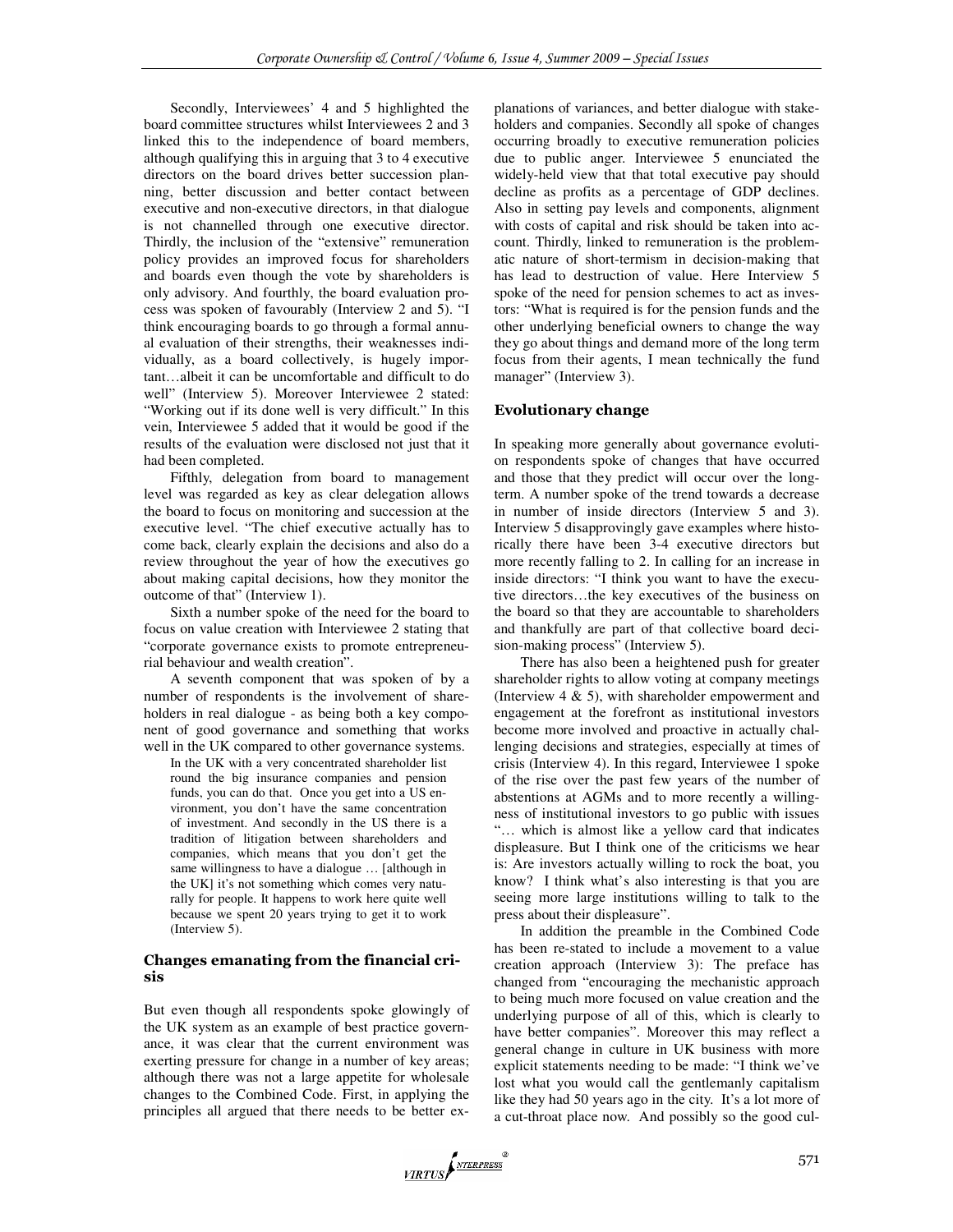tures… "like my word is my bond and stick to agreements" has declined and arguably that's worse" (Interview 2). Although interestingly even at this time of financial crisis and poor business decision-making, both Interview 2 and 5 summed up the general business and investor community attitude: "We are slightly complacent about these things, we think we do things pretty well, very well" (Interview 5). "I think the general assumption in the UK is that we lead the way and there is just a tad of smugness about us, which I can kind of see, it must get really irritating" (Interview 2).

# Shortcomings

Shortcoming were also spoken of in the interviews with those effecting the financial services sector being prominent but also extending to other sectors where it was claimed that shareholders have been too focused on performance as measured by growth in earnings or growth in revenue over relatively short periods and not focused on long term objectives that in effect will lead to growth (Interview 5).

And I think that's partly the mindset…it's partly because its easier to do as a manager. And partly because it's what investors expect, its quite a hard message to go to shareholders and say well what was… "the way to make this a better business is to spend the next couple of years investing, so dividends are being cut". Share price falls, somebody bids for it, he's out of a job and shareholders are saying well that was a failure wasn't it.

Interviewee 3 argued consistently of the need for shareholders to do even more. "Most of what's required is actually for the shareholders to do their part of the equation more effectively. Which is putting into effect their long term time horizons into what they ask of their agents and how they go about their own operations". Others spoke of the lack of transparency around the voting system with no visible audit trail from institutional investor to custodian to registrar (Interview 4 and 5). "When you cast your vote as an institutional investor, that instruction finds its way to a custodian who passes it on to the registrar who then places it in the right box. There is no way that you can check that your vote has been put in the right box in the registrars hands because there is no requirement for it to be an absolutely transparent audit trail (Interview 5)".

And linking the need for transparency to enhanced shareholder voice, in discussing deviations from the principles Interviewee 1 stated: "Sometimes they are very bland, these explanations, and barely any challenge to that. I think if the principle was really working properly, there should be more challenges to bland boiler-plate explanations as to why they think that a director or non-executive directors that's been on the board for about 12 years is still independent when the rules clearly state they should only stay for nine years as a maximum."

So how these decisions are made at board level is important in improving transparency. As Interviewee 4 argues: "The quality of information at committees, how non-executives actually make their decisions is not

understood nor researched...it's not in the public domain…how much information do they get, do they get it in enough time, do they have enough time to look at it, can they call for extra information, do they challenge it…?".

 But overall the major issue is executive remuneration which has been enunciated at length by all respondents. "Well it's pay. It' fat cats pay which does the business enormous damage" (Interview 5).

It's a very hot issue, and I have done this job for just over two years now and it has become more and more important. There's a concern about fat cat pay, there's concern about how investors feel that executives are motivated to perform by the remuneration, … We are already hearing investors saying remuneration is going to be their biggest issue next year and then of course people like the ABI and other associations getting involved with that and that's how you start seeing changes (Interview 1).

She added that it is important to include nonfinancial metrics in measuring long term performance and that it is problematic to understand "what excessive pay is?" "While we have discussions with our UK institutional investors about remuneration, when we approach our large US investors, they are completely disinterested, they don't really see what the fuss is. Because compared to the US of course, the levels of remuneration here are in magnitude smaller" (Interview 1).

Whilst Interviewee 2 commented:

A lot of companies just go oh we've got to pay our guys an option because the guy next door has got an option scheme…one of the worrying issues in corporate governance is the influence that disclosures have...So we now have executives who are paid in such a way -because they can read someone else's annual report- and has got a "me too" syndrome. And also the influence that the consultants have had… I used to be a consultant…you certainly never went in and go "we've reviewed everything and we think you don't have to do anything.

Interviewee 3 added similar commentary in regard to the role of consultants in 'ratcheting up' remuneration across the business sector. To counter this there have been increasingly calls for more regulation (Interview 4), although it was noted that to have a model that stopped the current credit crunch would be unrealistic. "But what was needed was better warning signs and trigger points that showed that key sensitivities in the business model were about to fail".

Interviewee 3 added that another shortcoming were boards which took too little ownership of key issues such as risk management. "Risk reporting is typically really poor here because I have the impression that the lawyers have too much ownership of it. …directors should be brave enough to actually talk about what the real risks are rather than the catalogue of risks that are usually listed."

# **Conclusion**

Respondents do see good governance as immensely important in shaping attitudes to business, in establish-

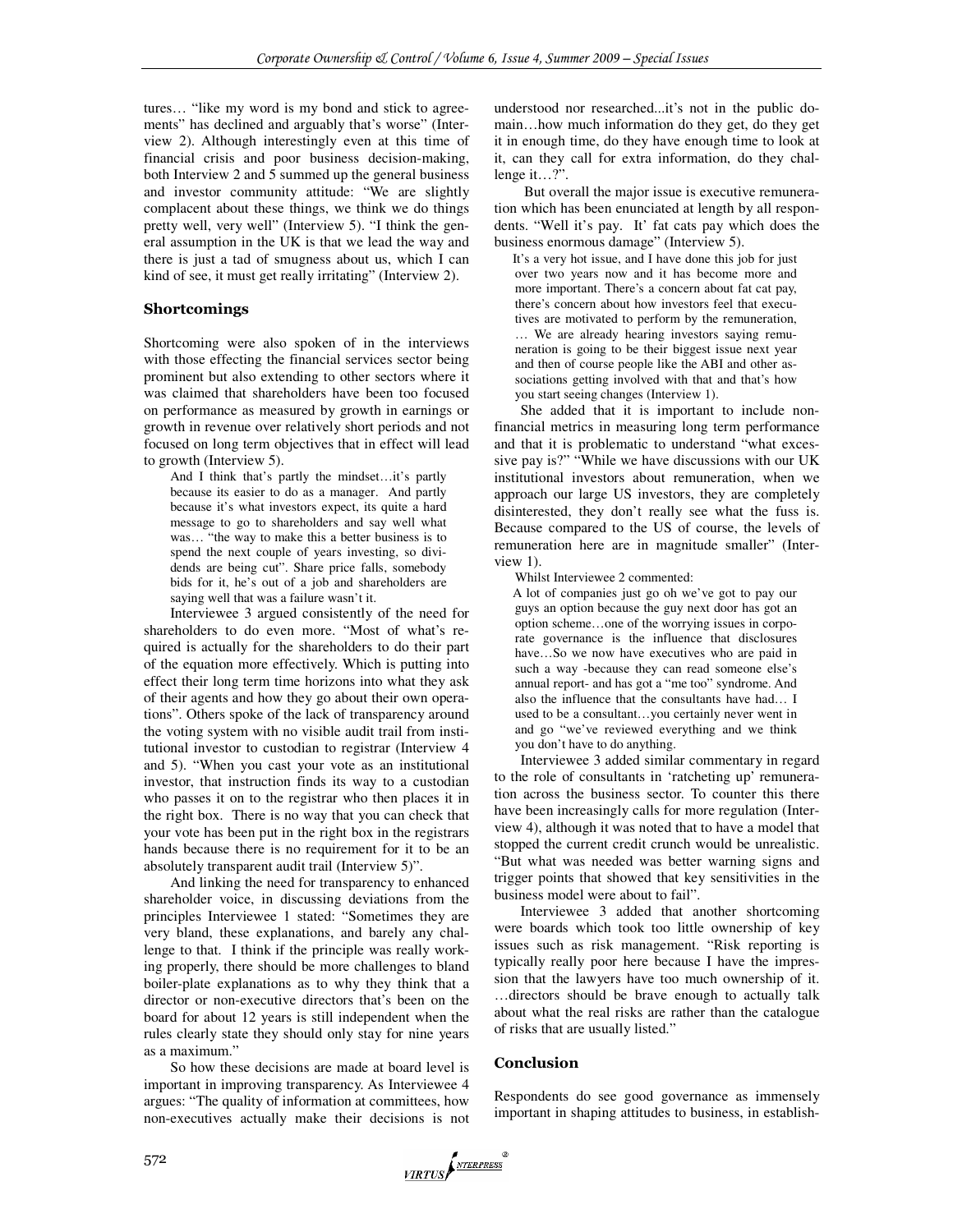ing best practice in company operations and in furthering business relationships with investors.

Best practice UK governance was seen to be typically found in regards to structural and process areas; such as CEO/Chair separation, board committee structures; clear delegation procedures; board evaluation procedures; and structures for shareholder dialogue, such as Investor Relations departments. These structures are based on propositions of Agency Theory and its pronouncements on the use of structures to align investor needs and board behaviour. From these interviews it seems to be that proposition 1 is not supported. Indeed, respondents are claiming that board characteristics, the importance of which are pronounced by agency theorists, are seen to be key or a minimum standard of which to judge 'best practice' governance..

However as a result of the financial crisis we see that these structural approaches have not protected corporations from the excesses. Extensive reporting in the business press has focused on structural change through calls for greater independence of boards (Tudway 2008), improved governance practices, heightened monitoring of accounting standards and tightening of regulation (Hughes 2008), and decisionmaking approaches in relation to enhanced disclosure of reasoning behind the amount of executive salaries, increased pressure on institutional shareholders to vote against excessive salaries and disclosure by these investors of their voting patterns (Koch 2008; West 2008). It is evident that all of these reactions have similarly been called for by those interviewees who are key actors within the UK governance system. The importance of good governance in establishing trust again at the time of the financial crisis is key and changes seem to be called for in a number of areas especially in relation to behaviour and decisionmaking. Firstly in enhancing shareholder voice although a number call for this to be taken by the investors themselves rather than relying on regulatory change. They seem to be saying that mechanisms are currently available to become more involved and a heightened involvement in the past may have helped in allaying or diverting the crisis we are currently facing. This is especially true of investors demanding more of their agents or fund managers. Secondly better disclosure in explaining variations to the application of the principles of the Combined Code, in explaining risks, and in how decisions are made, will also assist in increasing trust and shareholder dialogue and knowledge. Thirdly ensuring that executive remuneration is more clearly linked to profits, costs of capital and risk and that that remuneration more clearly reflects long-term value creation. Hence proposition three that key to understanding governance failures is examining cognition and behaviours inside the black box of decisionmaking is seen to be important.

And in regard to proposition two, that shareholders and stakeholder involvement in governance will improve governance practices has also been spoken of favourably. Although it has been commented upon that the move to lesser numbers of executive directors on

boards may be detrimental to decision-making, changes that have occurred over time in UK governance practices have been in the areas of decreasing numbers of executive directors, legislative-induced change, and a greater willingness for institutional shareholders to voice rather then exit or abstain. The financial crisis may increase institutional shareholder voice, which all interviewees point to as being urgent: for institutional investors to provide governance advice to members/beneficiaries; to be involved in improving company actions that are destroying value; and to push companies to take long-term decisions. Even though the importance of institutional investors has been highlighted in the past (Holland, 1998; Faccio & Lasfer, 2000) it has been recently argued that "institutional investor activism has not—and cannot—prove a panacea for the pathologies of corporate governance …. Activism by investors undermines the role of the board of directors as a central decision-making body, thereby making corporate governance less effective" (Bainbridge 2009). However this research finds that at the current time it is clearly evident that institutional investors are in a powerful position and the time has come for them to exert and use this power to become more involved – if they do not we may see governance being further regulated. Corporations should not wait for changes to codes and/or regulation but should take it upon themselves to embed shareholder dialogue, shareholder decision-making, and enhanced voting rights into governance practices- only by doing this will trust be gained from the general community and organisational integrity be reinstated.

Further research is warranted in this area as this sample is relatively small. However what is important here is the timing of these interviews. As these interviews were all conducted at the time the financial crisis was exposed in the UK, these interviews are an important indicator of their feelings, opinions and sense of responsibility of key actors in the UK financial and governance system.

#### References

- 1. Adams, R. B. & Ferreira, D. (2007) "A Theory of Friendly Boards", *Journal of Finance*, Vol. 62, No. 1, pp. 217-249.
- Bainbridge, Stephen M. (2009) "Shareholder Activism in the Obama Era", July 22, UCLA School of Law, Law-Econ Research Paper No. 09-14. Available at SSRN: http://ssrn.com/abstract=1437791, date accessed 7/8/2009.
- 3. Berle, A. and Means, G. (1932), *The Modern Corporation and Private Property*, New York, Macmillan.
- 4. Bianchi, M. (2008) "OECD to Unveil a Road Map on Good Governance", *Financial Times*, October 15, http://www.ft.com/cms/s/6d2cdc0e-9a52-11dd-bfe2- 000077b07658,dwp\_uuid=dafed, date accessed 30/10/2008.
- 5. Bankenburg, S. and Palma, J. G. (2009) "Introduction; The Global Financial Crisis", *Cambridge Journal of Economics,* 33: 531-538.
- 6. Brennan, N. B. and Solomon, J. (2008) "Corporate Governance, Accountability and Mechanisms of Ac-